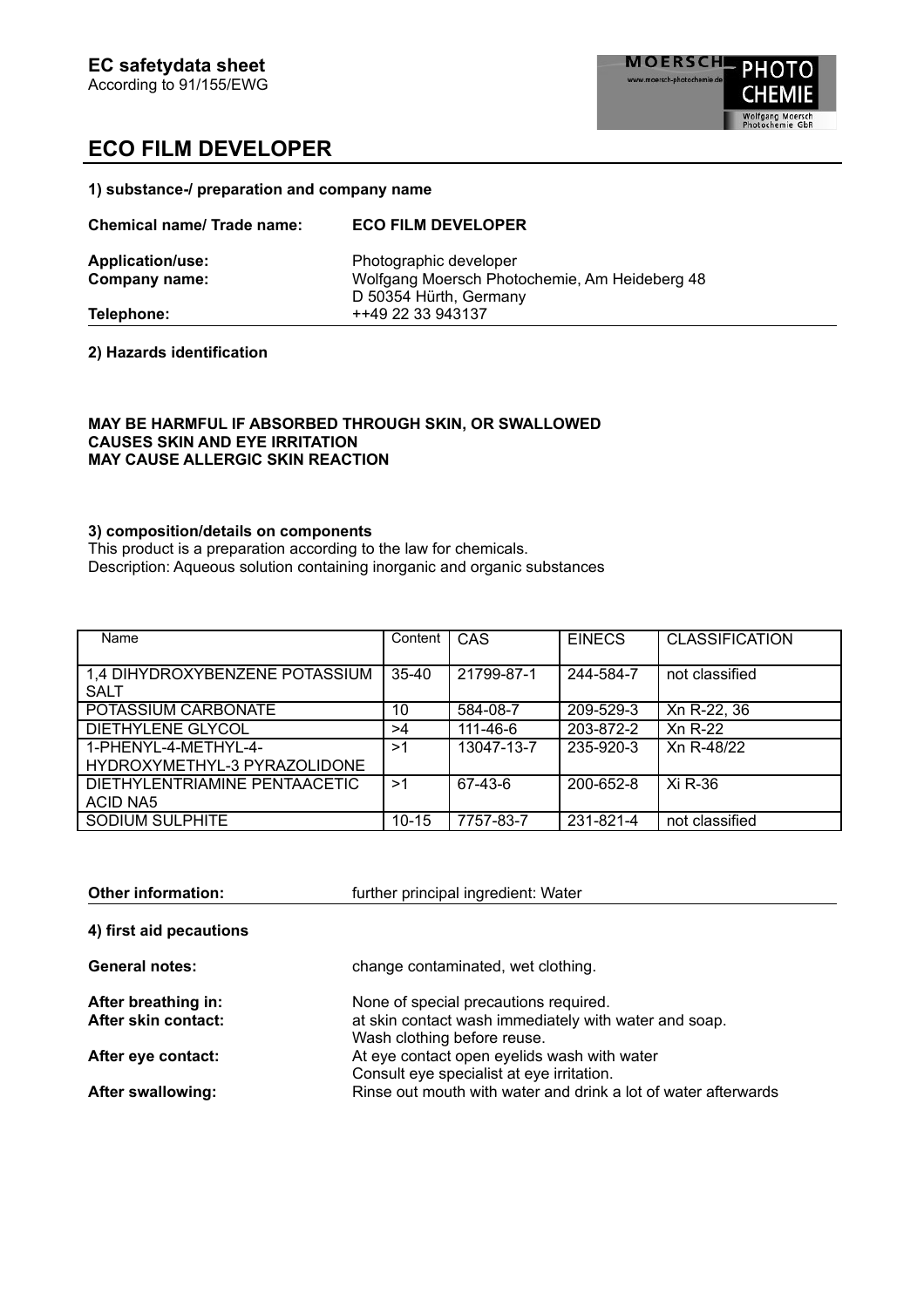### **5) PRECAUTIONS for fire fighting**

| Suitable extinguishing agents:      | Coordinate extinguishing precautions on the surrounding fire. |
|-------------------------------------|---------------------------------------------------------------|
| for security reasons                | None confessed.                                               |
| unsuitable extinguishing agents:    |                                                               |
| Special endangerings of             | released by fire can be : carbon monoxide, carbon dioxide     |
| the substance or the product itself |                                                               |
| its waste products of combustion or |                                                               |
| arising gasses:                     | sulfur dioxide                                                |
| <b>Special protection equipment</b> | None of special equipment required.                           |
| for fire fighting:                  |                                                               |
| <b>Additional notes:</b>            | Product does not burn.                                        |

#### **6) PRECAUTIONS at unintentional release**

| <b>Person drawee</b><br><b>Precautions:</b><br>Environment protective measures: none | Use personal protective clothing.                                                                                                                                                            |
|--------------------------------------------------------------------------------------|----------------------------------------------------------------------------------------------------------------------------------------------------------------------------------------------|
| <b>Additional notes:</b>                                                             | proceedings for cleaning/binding: liquid binding materials (e.g. sand, pebble sand<br>sawdust, universal binding agents).<br>Treat the taken material according to waste management section. |
| 7) handling and storage                                                              |                                                                                                                                                                                              |
| Indications for safe contact:                                                        | At proper use none of special precautions required.                                                                                                                                          |
| Points on fire-and<br>explosion protection:                                          | The product is not combustible.                                                                                                                                                              |

| <b>Requirements on storerooms</b> | None of special requirements necessary. Keep container tightly |  |
|-----------------------------------|----------------------------------------------------------------|--|
| and containers:                   | closed.                                                        |  |
| Together storage notes:           | None of special precautions required.                          |  |
| More details on                   |                                                                |  |

### **8) outline demarcation and personal protection equipment**

Store class: LGK 12 (VCI strategy)

· **Additional information:** The lists that were valid during the compilation were used as basis.

**Storage conditions:** Recommended storage temperature: 10 to 35 C

· **Personal protective equipment**

· **General protective and hygienic measures**

The usual precautionary measures should be adhered to general rules for handling chemicals.

Keep away from foodstuffs, beverages and food.

Take off immediately all contaminated clothing

Wash hands during breaks and at the end of the work.

Avoid contact with the eyes and skin.

Do not eat, drink or smoke while working.

· **Breathing equipment:** Not required.

· **Protection of hands:** Not required.

· **Eye protection:** Tightly sealed safety glasses.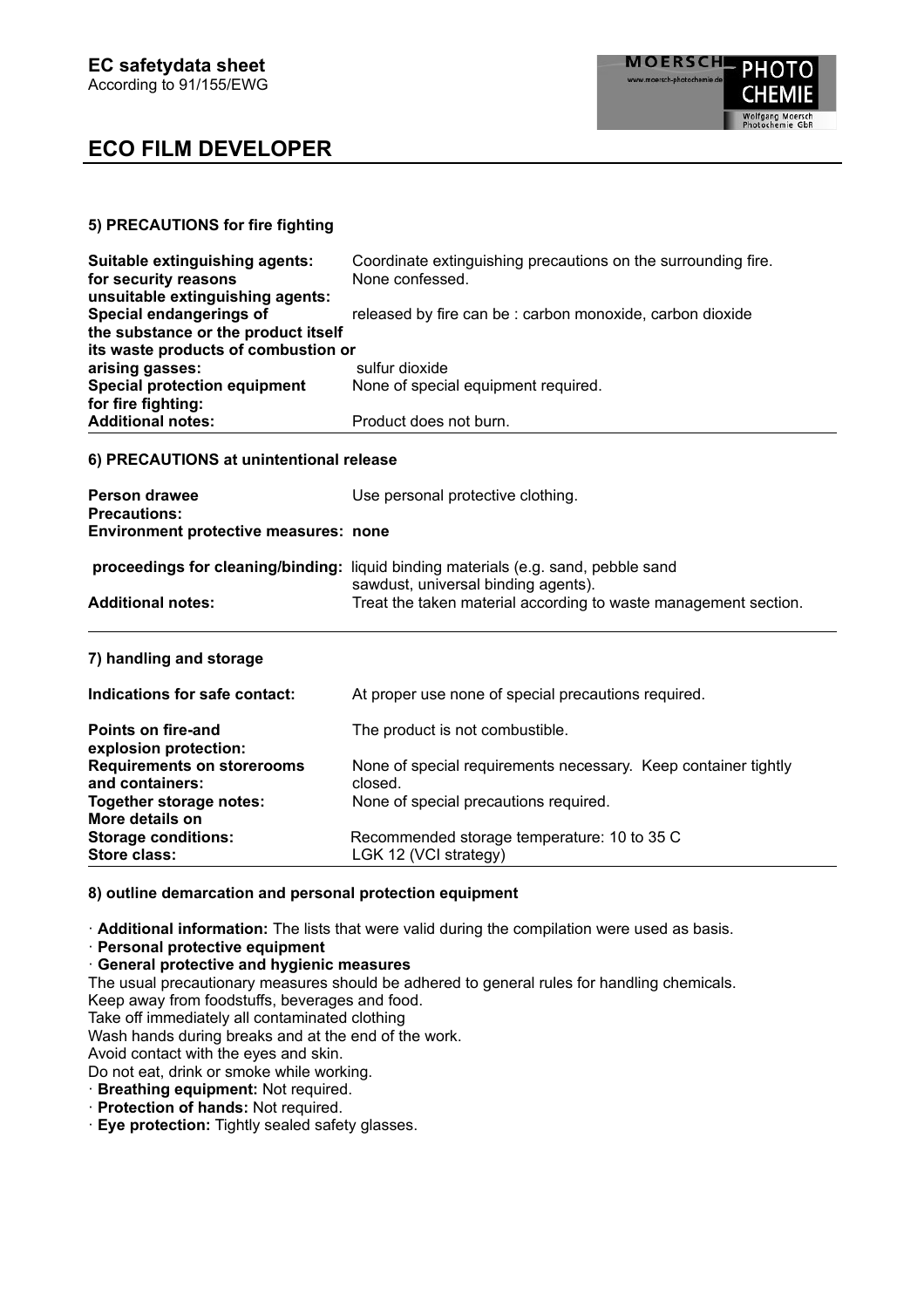### **9) physical and chemical qualities**

| Form:                              | Liguid                                                           |
|------------------------------------|------------------------------------------------------------------|
| Color:                             | Colourless, clear.                                               |
| Smell:                             | Odourless.                                                       |
| pH value:                          | Solution A 7.25, Solution B 13.20, Working solution 10.65 (20 C) |
| Boiling-point/boiling area:        | $\geq 100 \text{ C}$                                             |
| Melting point/glaze area:          | $\leq$ 0 C                                                       |
| <b>Flaming point:</b>              | Not applicable.                                                  |
| Imflammatory/                      | Not inflammable.                                                 |
| <b>Catching light temperature:</b> |                                                                  |
| <b>Self flammability:</b>          | Not self-flammable                                               |
| Fire promoting                     | Not combustible.                                                 |
| qualities:                         |                                                                  |
| Danger of explosion:               | No danger of explosion.                                          |
| Vapor pression:                    | Remark: Corresponds to the vapor pression of water.              |
| <b>Density:</b>                    | 1.150 g/ml $(20 C)$                                              |
| <b>Pouring density:</b>            | Not applicable.                                                  |
| <b>Solubility into water:</b>      | Mixable.                                                         |
| in other solvents:                 | No relevant data.                                                |
| <b>Distribution coefficient</b>    | No relevant data.                                                |
| n-Oktanol/water:                   |                                                                  |
| <b>Dynamic viscosity:</b>          | no relevant data.                                                |
| other details:                     | There are not further data.                                      |

**10) stability and reactivity**

**Thermal decomposition / conditions to be avoided:** No decomposition if used according to specifications.

**Dangerous reactions:** No dangerous reactions known

**Dangerous products of decomposition:** No dangerous decomposition products known

#### **11) details on toxicology**

| <b>Toxicological tests:</b><br><b>Acute Toxicity:</b><br>Specific symptoms in this<br><b>Animal experiment:</b> | No relevant data.<br>No relevant data.                                                                       |
|-----------------------------------------------------------------------------------------------------------------|--------------------------------------------------------------------------------------------------------------|
| Irritation-/ etching effect:                                                                                    | The details refer to the technical active agents                                                             |
| Skin:<br>Eyes:<br>Sensitization:<br><b>Effect after repeated</b><br>or longer continuous expose:                | slightly irritating<br>strongly irritating<br>Sensitization of skin is possible.<br>none                     |
| <b>Other details:</b><br><b>Experiences from the practice:</b><br><b>General remarks:</b>                       | No further data.<br>No relevant data.<br>There are no toxicological data. The classification was carried out |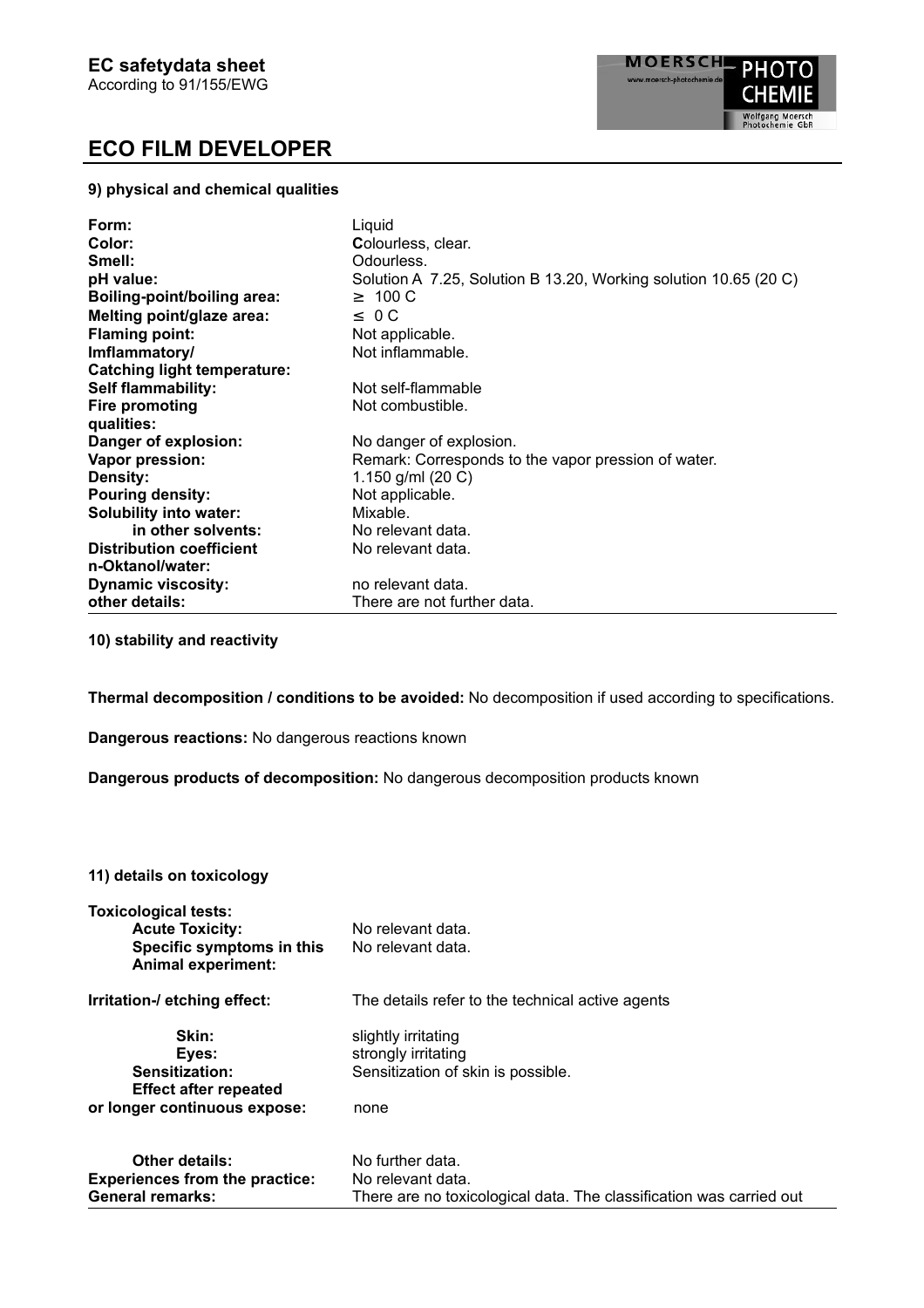according the calculation proceedings of preparation guideline ( 88/379/EEC).

| 12) details on ecology                 |                                                                         |
|----------------------------------------|-------------------------------------------------------------------------|
|                                        | There are no data.                                                      |
| <b>General notes:</b>                  | The product was not tested.                                             |
|                                        | Remarks: Does not reach by correct use                                  |
|                                        | into the waste water.                                                   |
| 13) indications for waste management   |                                                                         |
| Product:                               | The corresponding local water-and waste regulations must be             |
|                                        | observed. Do not dispose with domestic garbage.                         |
|                                        | Do not let it get into the sewage system.                               |
|                                        |                                                                         |
| European waste catalog:                | 09 00 00: Waste from the photographic industry                          |
|                                        | 09 01 00: Waste from the photographic industry                          |
|                                        | 09 01 01: Developer and activators on water base                        |
| Packing:                               | Not contaminated packings can be recycled.                              |
|                                        | Empty packing completely, wash well                                     |
|                                        | (Cleaning agent: water), can be recycled afterwards                     |
|                                        |                                                                         |
| 14) transport information              |                                                                         |
|                                        |                                                                         |
| <b>ADR CLASS:</b>                      | Not classified for transportation.                                      |
| <b>ROAD TRANSPORT NOTES:</b>           | Not classified for road transport                                       |
| <b>RAIL TRANSPORT NOTES:</b>           | Not classified for rail transport                                       |
| <b>SEA TRANSPORT NOTES:</b>            | Not classified for sea transport                                        |
| <b>AIR TRANSPORT NOTES:</b>            | Not classified for air transport                                        |
| 15) regulations                        |                                                                         |
| <b>Identification</b>                  | The product is classified and labeled according to EC guidelines        |
| by EC directives:                      | (GefStoffVO)                                                            |
| <b>Classification letter:</b>          |                                                                         |
|                                        | harmful if swallowed                                                    |
| Danger identification:<br>R sentences: | R-36 Irritating to eyes.                                                |
|                                        |                                                                         |
| S sentences:                           | S-2 Keep out of reach of children.                                      |
|                                        | S-26 In case of contact with eyes, rinse immediately with plenty        |
|                                        | of water and seek medical advice.                                       |
|                                        | S-46 If swallowed seek medical advice immediately                       |
|                                        |                                                                         |
|                                        |                                                                         |
| <b>Remarks:</b>                        | This classification was carried out according to the calculation method |
|                                        | for preparations guideline (88/379/EEC).                                |
| <b>Technical instructions air:</b>     | This TA isn't a subject.                                                |
| <b>Water endangering class</b>         | 2 (water endangering)                                                   |
| (WGK):                                 | (Classification in accordance with VwVwS, appendix 4)                   |
|                                        |                                                                         |